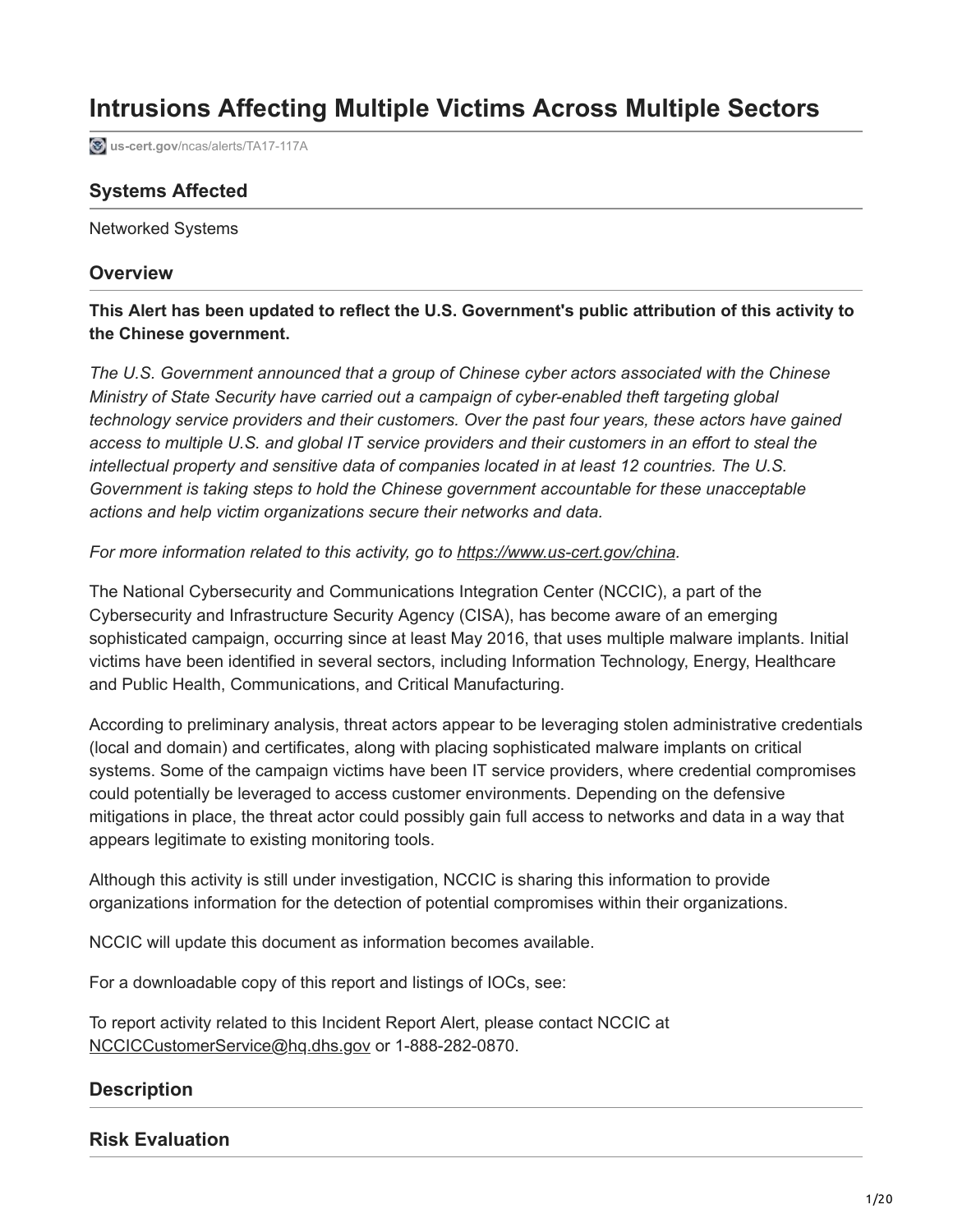Yellow (Medium)

A medium priority incident may affect public health or safety, national security, economic security, foreign relations, civil liberties, or public confidence.

# **Details**

While NCCIC continues to work with a variety of victims across different sectors, the adversaries in this campaign continue to affect several IT service providers. To achieve operational efficiencies and effectiveness, many IT service providers often leverage common core infrastructure that should be logically isolated to support multiple clients.

Intrusions into these providers create opportunities for the adversary to leverage stolen credentials to access customer environments within the provider network.



*Figure 1: Structure of a traditional business network and an IT service provider network*

# **Technical Analysis**

The threat actors in this campaign have been observed employing a variety of tactics, techniques, and procedures (TTPs). The actors use malware implants to acquire legitimate credentials then leverage those credentials to pivot throughout the local environment. NCCIC is aware of several compromises involving the exploitation of system administrators' credentials to access trusted domains as well as the malicious use of certificates. Additionally, the adversary makes heavy use of PowerShell and the open source PowerSploit tool to enable assessment, reconnaissance, and lateral movement.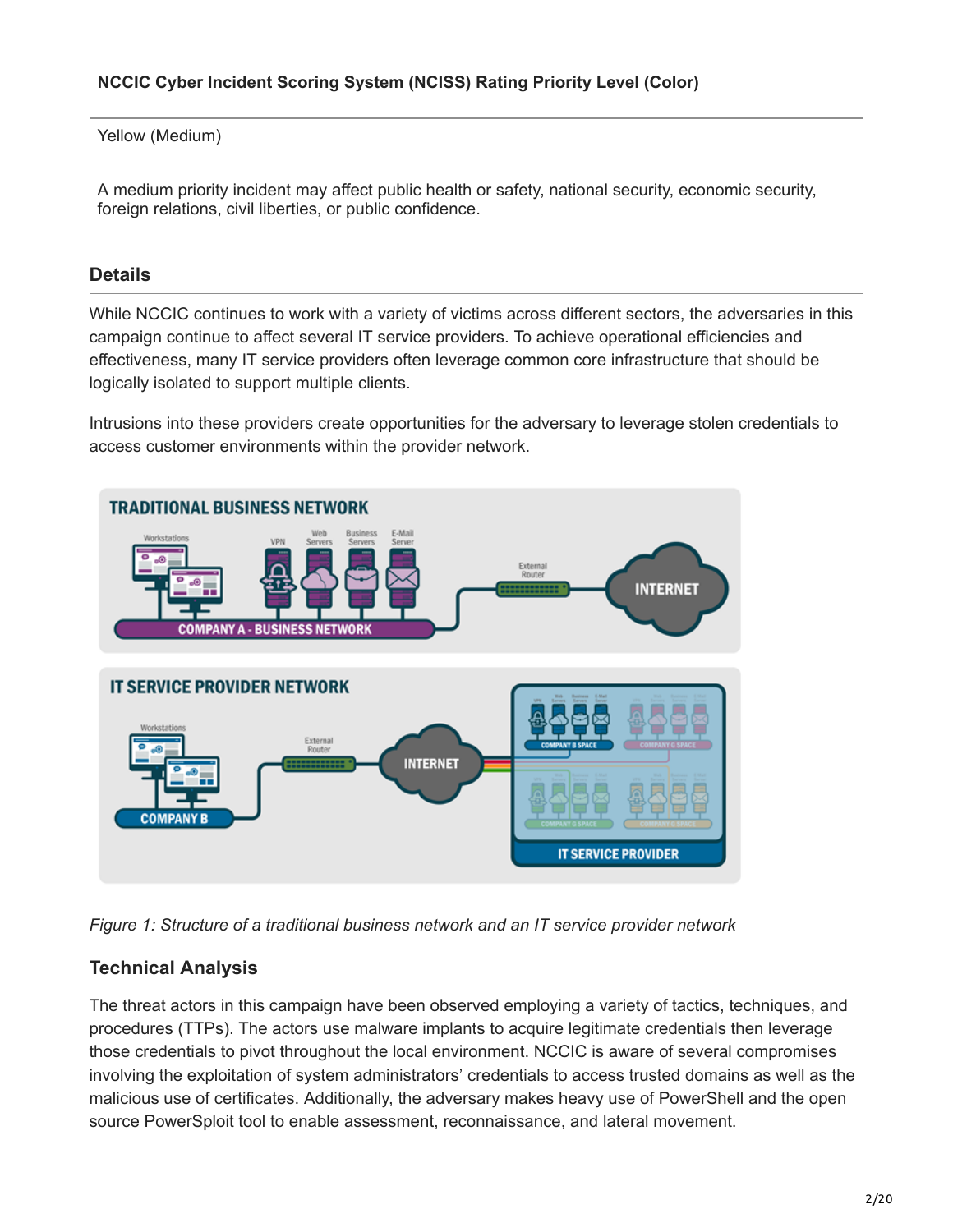Command and Control (C2) primarily occurs using RC4 cipher communications over port 443 to domains that change IP addresses. Many of these domains spoof legitimate sites and content, with a particular focus on spoofing Windows update sites. Most of the known domains leverage dynamic DNS services, and this pattern adds to the complexity of tracking this activity. Listings of observed domains are found in this document's associated STIX package and .xlsx file. The indicators should be used to observe potential malicious activity on your network.

User impersonation via compromised credentials is the primary mechanism used by the adversary. However, a secondary technique to maintain persistence and provide additional access into the victim network is the use of malware implants left behind on key relay and staging machines. In some instances, the malware has only been found within memory with no on-disk evidence available for examination. To date, the actors have deployed multiple malware families and variants, some of which are currently not detected by anti-virus signatures. The observed malware includes PLUGX/SOGU and REDLEAVES. Although the observed malware is based on existing malware code, the actors have modified it to improve effectiveness and avoid detection by existing signatures.

Both REDLEAVES and PLUGX have been observed being executed on systems via dynamic-link library (DLL) side-loading. The DLL side-loading technique utilized by these malware families typically involves three files: a non-malicious executable, a malicious DLL loader, and an encoded payload file. The malicious DLL is named as one of the DLLs that the executable would normally load and is responsible for decoding and executing the payload into memory.

# **REDLEAVES Malware**

The most unique implant observed in this campaign is the REDLEAVES malware. The REDLEAVES implant consists of three parts: an executable, a loader, and the implant shellcode. The REDLEAVES implant is a remote administration Trojan (RAT) that is built in Visual C++ and makes heavy use of thread generation during its execution. The implant contains a number of functions typical of RATs, including system enumeration and creating a remote shell back to the C2.

### **Capabilities**

**System Enumeration**. The implant is capable of enumerating the following information about the victim system and passing it back to the C2:

- system name,
- system architecture (x86 or x64),
- operating system major and minor versions,
- amount of available memory,
- processor specifications,
- language of the user,
- privileges of the current process,
- group permissions of the current user,
- system uptime,
- IP address, and
- primary drive storage utilization.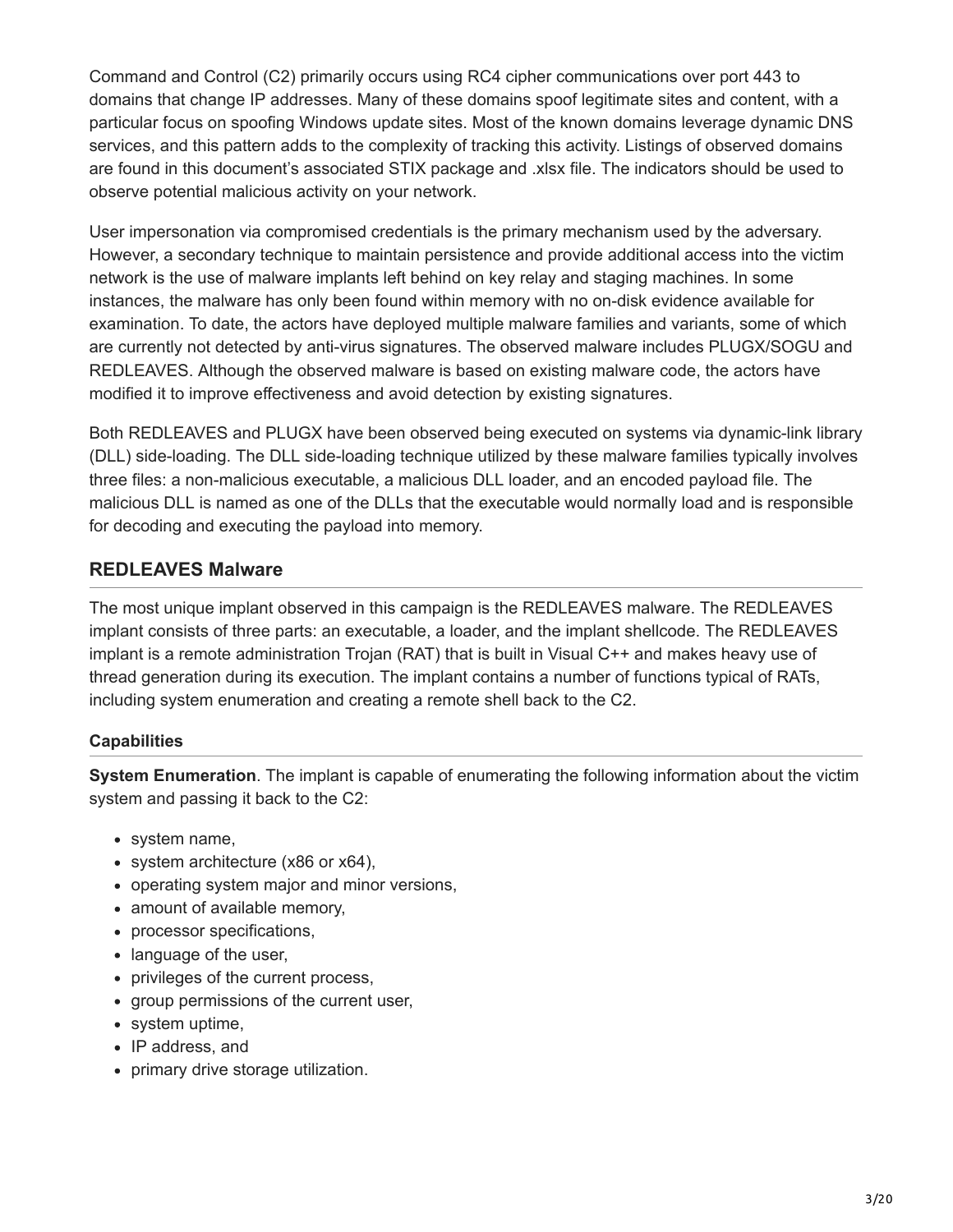**Command Execution.** The implant can execute a command directly inside a command shell using native Windows functionality by passing the command to run to cmd.exe with the "/c" option ("cmd.exe /c <command>").

**Command Window Generation.** The implant can also execute commands via a remote shell that is generated and passed through a named pipe. A command window is piped back to the C2 over the network as a remote shell or alternatively to another process or thread that can communicate with that pipe. The implant uses the mutexRedLeavesCMDSimulatorMutex.

**File System Enumeration.** The implant has the ability to enumerate data within a specified directory, where it gathers filenames, last file write times, and file sizes.

**Network Traffic Compression and Encryption.** The implant uses a form of LZO compression to compress data that is sent to its C2. After compression, the data for this implant sample is then RC4 ciphered with the key 0x6A6F686E3132333400 (this corresponds to the string "john1234" with the null byte appended).

Network Communications REDLEAVES connects to the C2 over TCP port 443, but does not use the secure flag when calling the API function InternetOpenUrlW. The data is not encrypted and there is no SSL handshake as would normally occur with port 443 traffic, but rather the data is transmitted in the form that is generated by the RC4 cipher.

Current REDLEAVES samples that have been examined have a hard-coded C2. Inside the implant's configuration block in memory were the strings in Table 1.

*Table 1: REDLEAVES Sample Strings Found in C2*

```
QN4869MD – mutex used to determine if the implant is already running (Varies from
sample to sample)
2016-5-1-INCO –Unknown
%windir.\system32\svchost.exe - process that the implant was injected into
john1234 (with the null byte afterward) – RC4 Key
```
While the name of the initial mutex, QN4869MD in this sample, varies among REDLEAVES samples, the RedLeavesCMDSimulatorMutex mutex name appears to be consistent. Table 2 contains a sample of the implant communications to the domain windowsupdates.dnset[.]com over TCP port 443.

*Table 2: REDLEAVES Sample Beacon*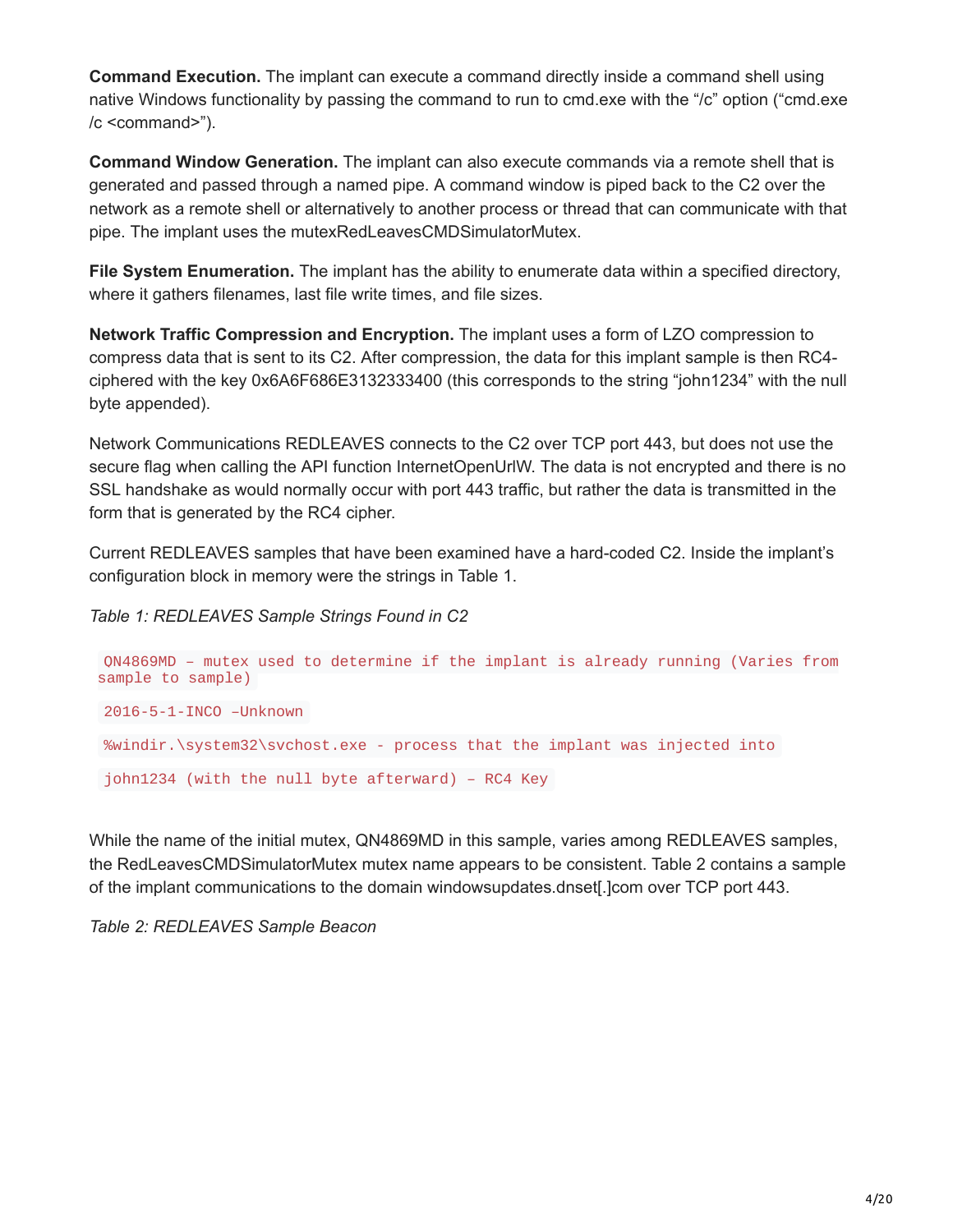--- BEGIN SAMPLE BEACON ---

```
00000000 c1 0c 00 00 7a 8d 9b dc 88 00 00 00 ....z... ....
0000000C 14 6f 68 6e 16 6f 68 6e c4 a4 b1 d1 c4 e6 24 eb .ohn.ohn ......$.
0000001C cf 49 81 a7 a1 c7 96 ff 6d 31 b4 48 8b 3e a3 c1 .I...... m1.H.>..
0000002C 92 e2 c3 7c e4 4c cf e9 e1 fa fb 6a fa 66 2c bf ...|.L.. ...j.f,.
0000004C 7b 13 a7 30 17 3d eb fb d3 16 0e 96 83 21 2e 73 {..0.=.. .....!.s
0000005C dc 44 a2 72 fb f4 5e d0 4d b7 85 be 33 cd 13 21 .D.r..^. M...3..!
0000006C 3f e2 63 da da 5b 5e 52 9a 9c 20 36 69 cb cd 79 ?.c..[^R .. 6i..y
0000007C 13 79 7a d4 ed 63 b7 41 5d 38 b4 c2 84 74 98 cd .yz..c.A ]8...t..
0000008C f8 32 49 ef 2d e7 f2 ed .2I.-...
0000003C 5e 4b 72 6a f9 47 86 cd f1 cd 6d b5 24 79 3c 59 ^Krj.G.. ..m.$y
--- END SAMPLE BEACON ---
```
REDLEAVES network traffic has two 12-byte fixed-length headers in front of each RC4-encrypted compressed payload. The first header comes in its own packet, with the second header and the payload following in a separate packet within the same TCP stream. The last four bytes of the first header contain the number of the remaining bytes in little-endian format (0x88 in the sample beacon above).

The second header, starting at position 0x0C, is XOR'd with the first four bytes of the key that is used to encrypt the payload. In the case of this sample, those first four bytes would be "john" (or 0x6a6f686e using the ASCII hex codes). After the XOR operation, the bytes in positions 0x0C through 0x0F contain the length of the decrypted and decompressed payload. The bytes in positions 0x10 through 0x13 contain the length of the encrypted and compressed payload.

To demonstrate, in the sample beacon, the second header follows:

0000000C 14 6f 68 6e 16 6f 68 6e c4 a4 b1 d1

The length of the decrypted and decompressed payload is 0x7e000000 in little-endian format (0x146f686e XOR 0x6a6f686e). The length of the encrypted and compressed payload is 0x7c000000 in little-endian (0x166f686e XOR 0x6a6f686e). This is verified by referring back to the sample beacon which had the number of remaining bytes set to 0x88 and subtracting the length of the second header  $(0x88 - 0xC = 0x7c)$ .

#### **Strings**

*Note: Use caution when searching based on strings, as common strings may cause a large number of false positives.*

*Table 3: Strings Appearing in the Analyzed Sample of REDLEAVES*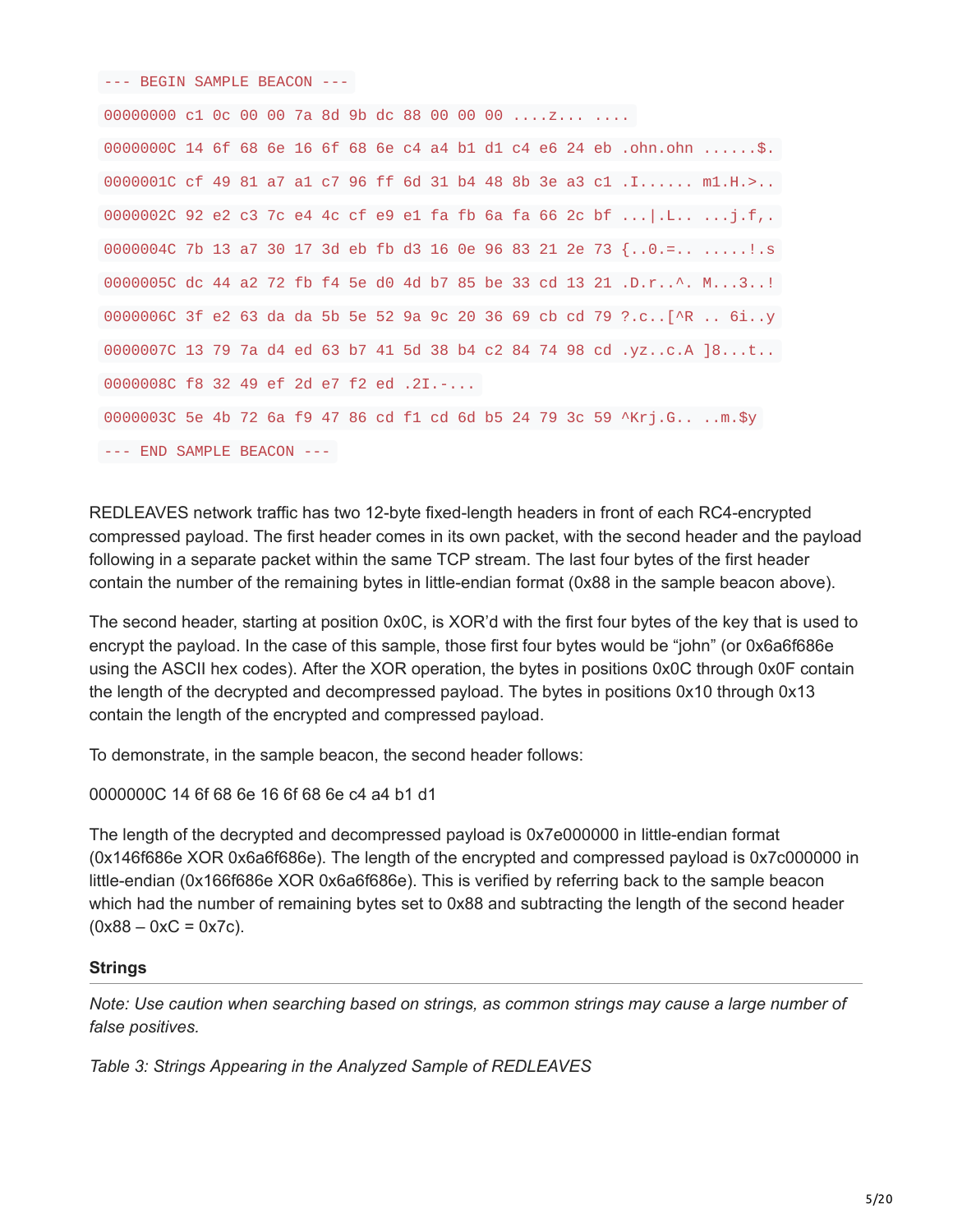[ Unique Ascii strings ] ------------------- red\_autumnal\_leaves\_dllmain.dll windowsupdates.dnset.com windowsupdates.dnset.com windowsupdates.dnset.com 2016-5-10-INCO john1234 Feb 04 2015 127.0.0.1 169.254 tcp https http [ Unique Unicode strings ] ------------------ RedLeavesCMDSimulatorMutex QN4869MD \\\\.\\pipe\\NamePipe\_MoreWindows network.proxy.type network.proxy.http\_port network.proxy.http network.proxy.autoconfig\_url network.proxy.  $a([a-zA-Z0-9])$  $b([ \forall t])$  $c([a-zA-Z])$ d([0-9]) h([0-9a-fA-F])  $n(\lceil\frac{\gamma}{\gamma}\rceil)(\lceil\frac{\gamma}{\gamma}\rceil) q(\lceil\frac{\gamma}{\gamma}\rceil^*)\lceil\frac{\gamma}{\gamma}\rceil)$  $W([a-zA-Z]+)$  $Z([0-9]+)$ 

#### **Malware Execution Analysis**

### **File Name: VeetlePlayer.exe**

**MD5**: 9d0da088d2bb135611b5450554c99672

**File Size**: 25704 bytes (25.1 KB)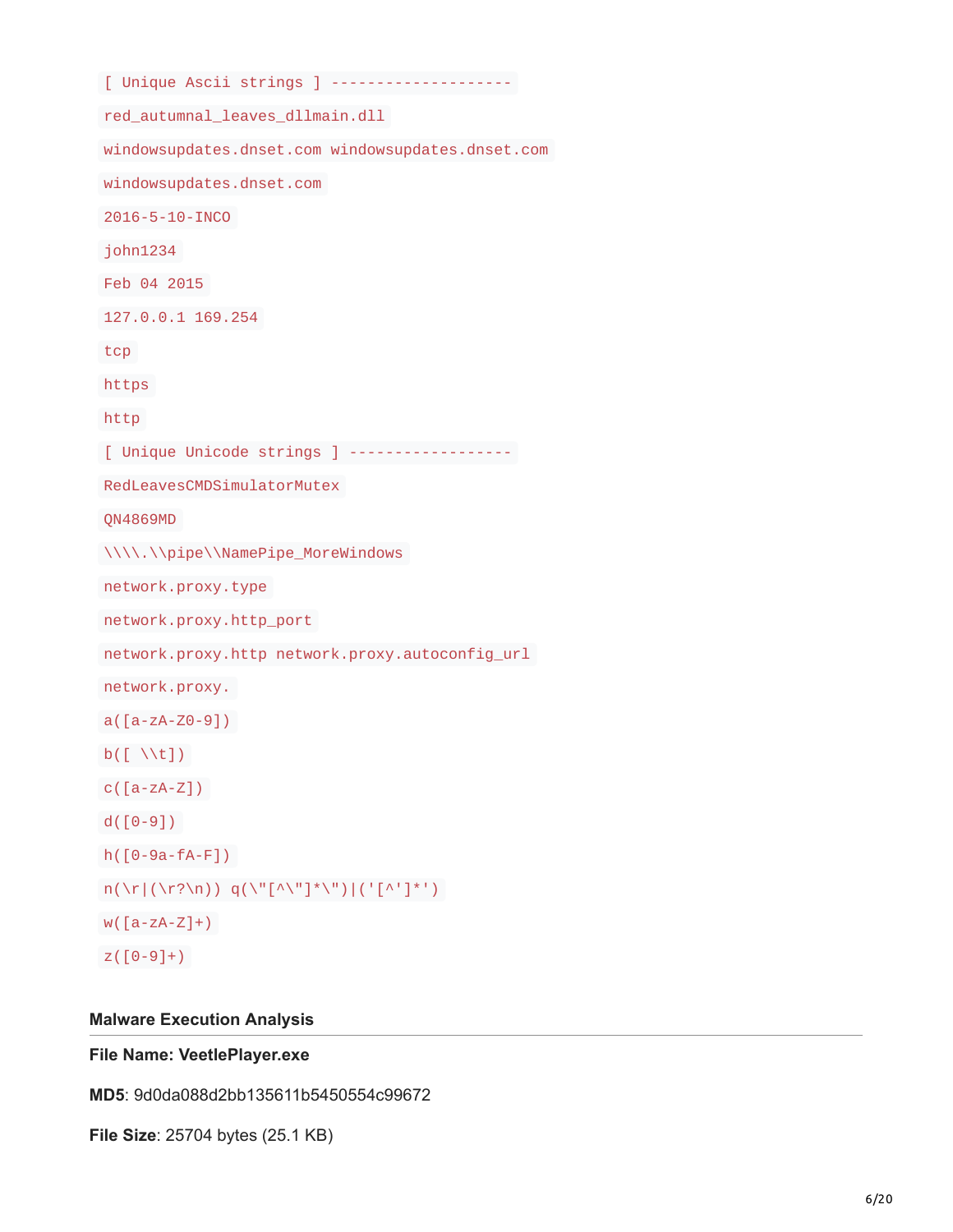**Description**: This is the executable that calls the exports located within libvlc.dll

**File Name: libvlc.dll**

**MD5**: 9A8C76271210324D97A232974CA0A6A3

**File Size**: 33792 bytes (33.0 KB)

**Description**: This is the loader and decoder for mtcReport.ktc, the combined shellcode and implant file.

# **File Name: mtcReport.ktc**

**MD5**: 3045E77E1E9CF9D9657AEA71AB5E8947

**File Size**: 231076 bytes (225.7 KB)

**Description**: This is the encoded shellcode and implant file. When this file is decoded, the shellcode precedes the actual implant, which resides at offset 0x1292 from the beginning of the shellcode in memory. The implant has the MZ and PE flags replaced with the value 0xFF.

All three of these files must be present for execution of the malware to succeed.

When all files are present and the VeetlePlayer.exe file is executed, it will make calls to the following DLL exports within the libvlc.dll file:

- VLC Version checks to see if its calling file is named "VeetlePlayer.exe". If the calling file is named something else, execution will terminate and no shellcode will be loaded.
- VLC Create reads in the contents of the file mtcReport.ktc.
- VLC Init takes in the offset in which the encoded shellcode/implant file is located and deobfuscates it. After deobfuscation, this export executes the shellcode.
- VLC Destroy does nothing other than perform a return 0.
- VLC AddIntf and VLC CleanUp simply call the export VLC Destroy, which returns 0.

When the libvlc.dll decodes the shellcode/implant, it calls the shellcode at the beginning of the data blob in memory. The shellcode then activates a new instance of svchost.exe and suspends it. It then makes a call to WriteProcessMemory() and inserts the implant with the damaged MZ and PE headers into its memory space. It then resumes execution of svchost.exe, which runs the implant.

The resulting decoded shellcode with the implant file below it can have a variable MD5 based on how it is dumped from memory. The MD5 checksums of two instances of decoded shellcode are:

- 1. ba4b4087370780dc988d55cbb9de885d
- 2. 3d032ba5f73cbc398f1a77af92077cd8

Table 4 contains the implant resulting from the original implant's separation from the shellcode and the repair of its MZ and PE flags.

*Table 4: Resulting Implant from Shellcode Separation*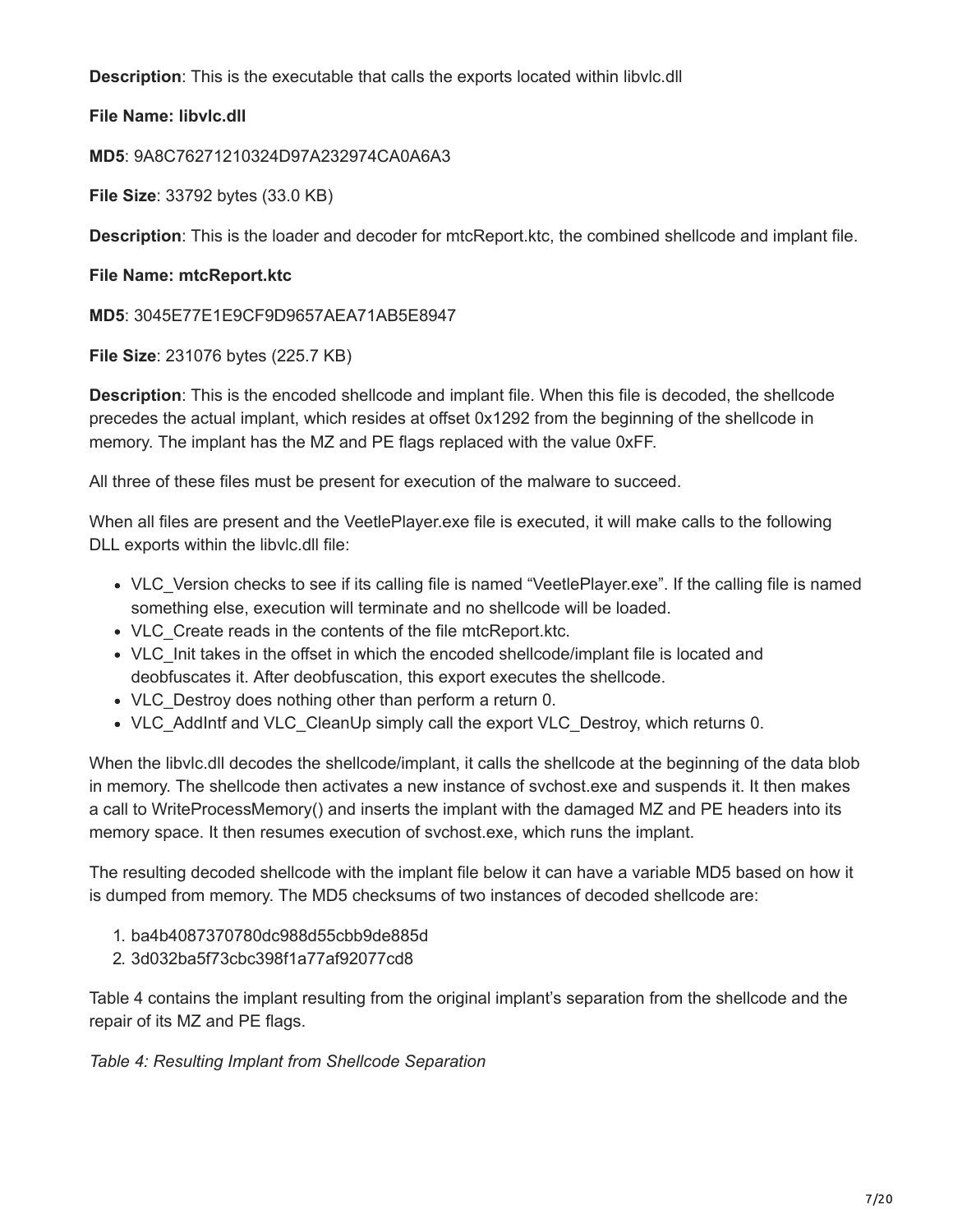```
File Name: red_autumnal_leaves_dllmain.dll
```

```
MD5: 3EBBFEEE3A832C92BB60B531F749230E
```
**File Size**: 226304 bytes (221.0 KB)

**PE Compile Date**: 10 May 2016

During execution, the file will create two mutexes called RedLeavesCMDSimulatorMutex and QN4869MD. It checks the QN4869MD mutex to see if it is already running. It will then perform initial enumeration of the system to include operating system versions, number of processors, RAM, and CPU information.

### **PLUGX**

PLUGX is a sophisticated Remote Access Tool (RAT) operating since approximately 2012. Although there are now many variants of this RAT in existence today, there are still characteristics common to most variants.

Typically, PLUGX uses three components to install itself.

- 1. A non-malicious executable
- 2. A malicious DLL/installer
- 3. An encoded payload the PLUGX RAT.

A non-malicious executable with one or more imports is used to start the installation process. The executable will likely exist in a directory not normally associated with its use. In some cases, the actor may use an executable signed with a valid certificate, and rename the DLL and encoded payload with file names that suggest they are related to the trusted file. Importantly, the actor seems to vary the encoding scheme used to protect the encoded payload to stifle techniques used by AV vendors to develop patterns to detect it. The payload is either encoded with a single byte or encrypted and decompressed. Recently, NCCIC has observed a case where the encoded payload contains a decoding stub within itself, beginning at byte zero. The malware simply reads this payload and executes it starting at byte zero. The stub then decodes and executes the rest of itself in memory. Notably, this stub varies in its structure and algorithm, again stifling detection by signature based security software. The PLUGX malware is never stored on disk in an unencrypted or decoded format.

When the initial executable is launched, the imported library, usually a separate DLL, is replaced with a malicious version that in turn decodes and installs the third and final component, which is the PLUGX rat itself. Typically, the PLUGX component is obfuscated and contains no visible executable code until it is unpacked in memory, protecting it from AV/YARA scans while static. During the evolution of these PLUGX compromises, NCCIC noted an increasing implementation of protections of the actual decoded PLUGX in memory. For example, the most recent version we looked at implements a secure strings method, which hides the majority of the common commands used by PLUGX. This is an additional feature designed to thwart signature based security tools.

Once the PLUGX RAT is installed on the victim, the actors has complete C2 capabilities of the victim system, including the ability to take screenshots and download files from the compromised system. The communications between the RAT (installed on the victim system) and the PLUGX C2 server are encoded to secure the communication and stifle detection by signature based network signature tools.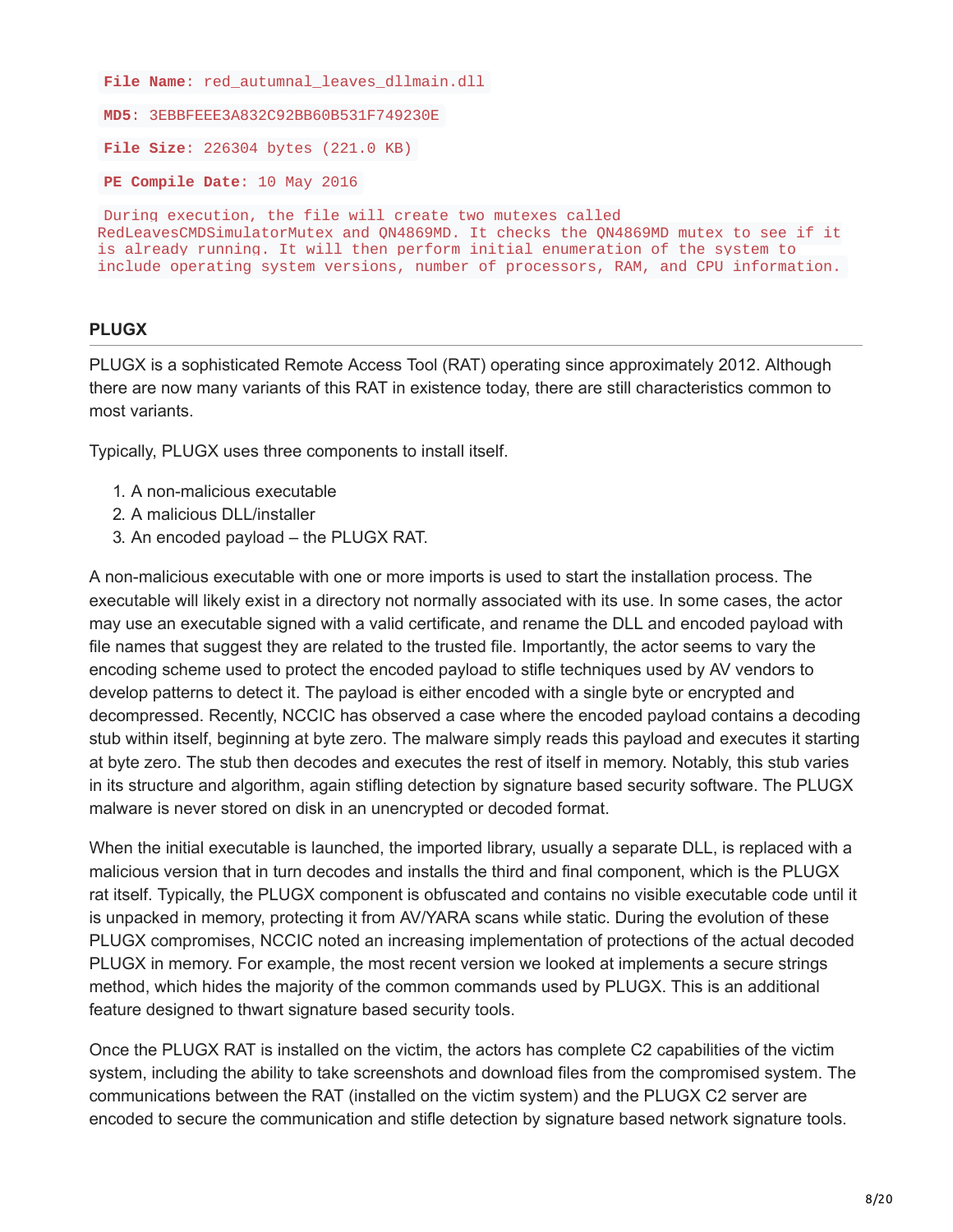The advanced capabilities of PLUGX are implemented via a plugin framework. Each plugin operates independently in its own unique thread within the service. The modules may vary based on variants. Table 5 lists the modules and capabilities contained within one sample recently analyzed by NCCIC.

*Table 5: Modules and Capabilities of PLUGX*

| <b>Module</b><br><b>Name</b> | <b>Capability</b>                                                                                                                                                                                           |
|------------------------------|-------------------------------------------------------------------------------------------------------------------------------------------------------------------------------------------------------------|
| <b>Disk</b>                  | wide range of system-related capabilities including file / directory / drive enumeration, file /<br>directory creation, create process, and obtain environment variables                                    |
| Keylog                       | logs keystrokes and saves data to log file                                                                                                                                                                  |
| Nethood                      | enumerates the host's network resources via the Windows multiple provider router DLL                                                                                                                        |
| <b>Netstat</b>               | set the state of a TCP connection or obtain the extended TCP or UDP tables (lists of<br>network endpoints available to a process) of each active process on the host                                        |
| Option                       | provides the ability to initiate a system shutdown, adjust shutdown-related privileges for a<br>given process, and lock the user's workstation                                                              |
| Portmap                      | port mapping                                                                                                                                                                                                |
| <b>Process</b>               | process enumeration, termination, and capability to obtain more in-depth information<br>pertaining to each process (e.g. CompanyName, FileDescription, FileVersion of each<br>module loaded by the process) |
| Regedit                      | create, read, update & delete registry entries                                                                                                                                                              |
| Screen                       | capability to capture screenshots of the system                                                                                                                                                             |
| Service                      | start, stop, remove, configure & query services                                                                                                                                                             |
| Shell                        | remote shell access                                                                                                                                                                                         |
| SQL                          | enumerate SQL databases and available drivers; execute SQL queries                                                                                                                                          |
| <b>Telnet</b>                | provides a telnet interface                                                                                                                                                                                 |

The PLUGX operator may dynamically add, remove, or update PLUGX plugins during runtime. This provides the ability to dynamically adjust C2 capabilities based on the requirements of the C2 operator.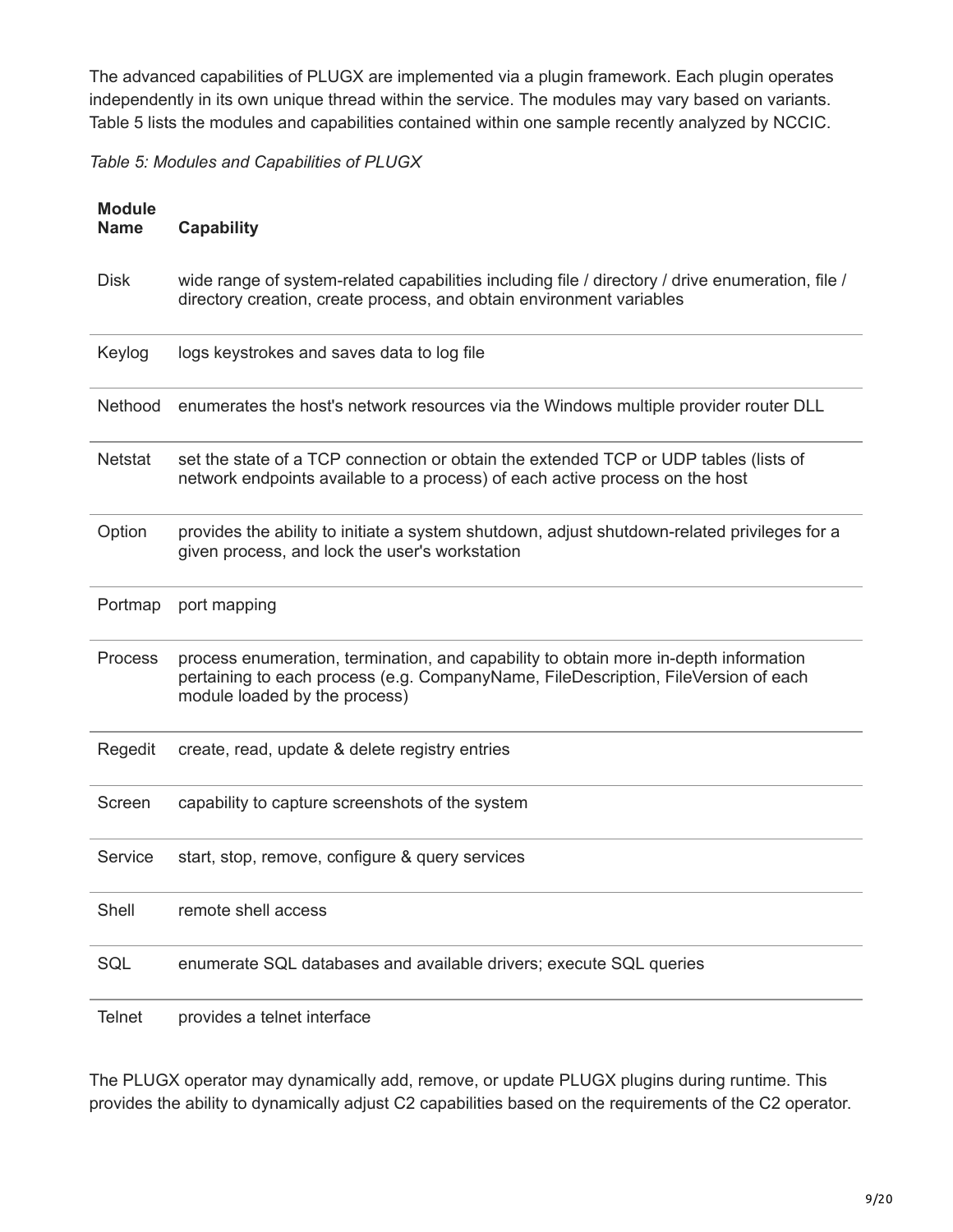Network activity is often seen as POST requests similar to that shown in table 6. Network defenders can look to detect non-SSL HTTP traffic on port 443, which can be indicative of malware traffic. The PLUGX malware is also seen using TCP ports 80, 8080, and 53.

```
Table 6: Sample PLUGX Beacon
```

```
POST /D15DB9E25ADA34EC9E559736 HTTP/1.1
Accept:
HX1: 0
HX2: 0
HX3: 61456
HX4: 1
User-Agent: Mozilla/4.0 (compatible; MSIE 9.0; Windows NT 6.1; SLCC2; .NET
CLR 2.0.50727; .NET4.0C; .NET4.0E)
Host: sc.weboot.info:443
Content-Length: 0
Cache-Control: no-cache
```
Even though the beacon went to port 443, which is commonly used for encrypted HTTP communications, this traffic was plaintext HTTP, as is common for this variant of PLUGX.

# **For IT Service Providers**

All organizations that provide IT services as a commodity for other organizations should evaluate their infrastructure to determine if related activity has taken place. Active monitoring of network traffic for the indicators of compromise (IOCs) provided in this report, as well as behavior analysis for similar activity, should be conducted to identify C2 traffic. In addition, frequency analysis should be conducted at the lowest level possible to determine any unusual fluctuation in bandwidth indicative of a potential data exfiltration. Both management and client systems should be evaluated for host indicators provided. If an intrusion is suspected, please reach out to the NCCIC at the contact information provided at the end of this report.

# **For Private Organizations and Government Agencies**

All organizations should include the IOCs provided in their normal intrusion detection systems for continual analysis. Organizations that determine their risk to be elevated due to alignment to the sectors being targeted, unusual detected activity, or other factors, should conduct a dedicated investigation to identify any related activity. Organizations which leverage external IT service providers should validate with their providers that due diligence is being conducted to validate if there are security concerns with their specific provider. If an intrusion is suspected, please reach out to the NCCIC at the contact information provided at the end of this report.

# **Detection**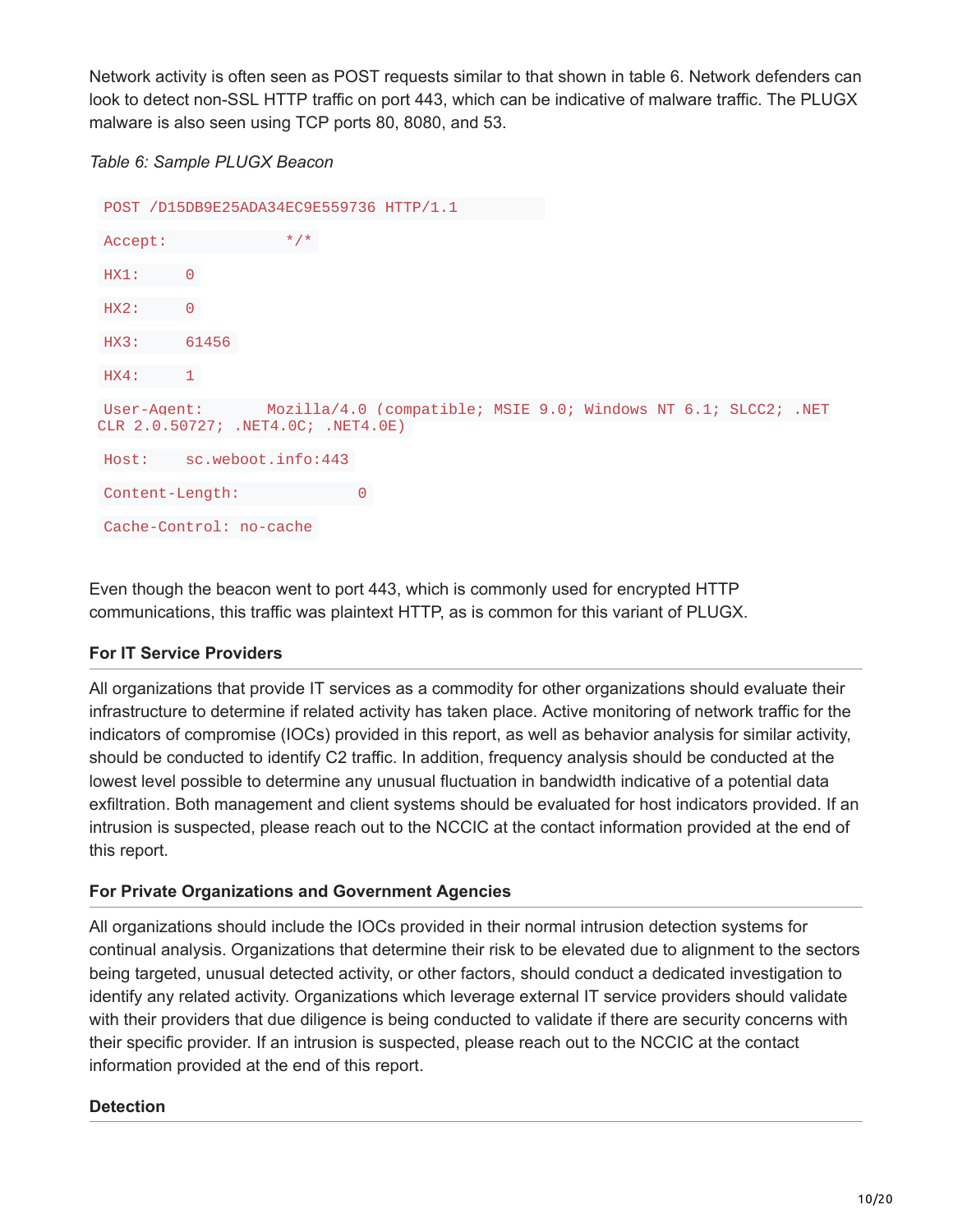NCCIC is providing a compilation of IOCs from a variety of sources to aid in the detection of this malware. The IOCs provided in the associated STIX package and .xlsx file were derived from various government, commercial, and publically available sources. The sources provided does not constitute an exhaustive list and the U.S. Government does not endorse or support any particular product or vendor's information listed in this report. However, NCCIC includes this compilation here to ensure the distribution of the most comprehensive information. This alert will be updated as additional details become available.

### *Table 7: Sources Referenced*

| <b>Source</b>                                   | <b>Title</b>                                                                                                                                                                     |
|-------------------------------------------------|----------------------------------------------------------------------------------------------------------------------------------------------------------------------------------|
| <b>PaloAltoNetworks</b>                         | "menuPass Returns with New Malware and New Attacks Against Japanese<br>Academics and Organizations"                                                                              |
| FireEye                                         | "APT10 (Menupass Team) Renews Operations Focused on Nordic Private<br>Industry; operations Extend to Global Partners". February 23, 2017 10:14:00<br>AM, 17-00001858, Version: 2 |
| CyLance                                         | "The Deception Project: A New Japanese-Centric Threat"                                                                                                                           |
| PwC/BAE<br>Systems                              | "Operation Cloud Hopper: Exposing a systematic hacking operation with an                                                                                                         |
|                                                 | unprecedented web of global victims: April 2017"                                                                                                                                 |
| JPCERT/CC                                       | "RedLeaves-Malware Based on Open Source Rat"                                                                                                                                     |
|                                                 | http://blog.jpcert.or.jp/2017/04/redleaves---malware-based-on-open-source-<br>rat.html                                                                                           |
| <b>NCC Group</b>                                | "RedLeaves Implant-Overview"                                                                                                                                                     |
| <b>National Cyber</b><br><b>Security Centre</b> | "Infrastructure Update Version 1.0" Reference: March 17, 2017                                                                                                                    |
| FireEye                                         | "BUGJUICE Malware Profile". April 05, 2017 11:45:00 AM, 17-00003261,<br>Version: 1                                                                                               |
| JPCERT/CC                                       | "ChChes- Malware that Communicates with C&C Servers Using Cookie Headers"                                                                                                        |
|                                                 | http://blog.jpcert.or.jp/2017/02/chches-malware--93d6.html                                                                                                                       |

NCCIC recommends monitoring activity to the following domains and IP addresses, and scanning for evidence of the file hashes as potential indicators of infection. Some of the IOCs provided may be associated with legitimate traffic. Nevertheless, closer evaluation is warranted if the IOCs are observed.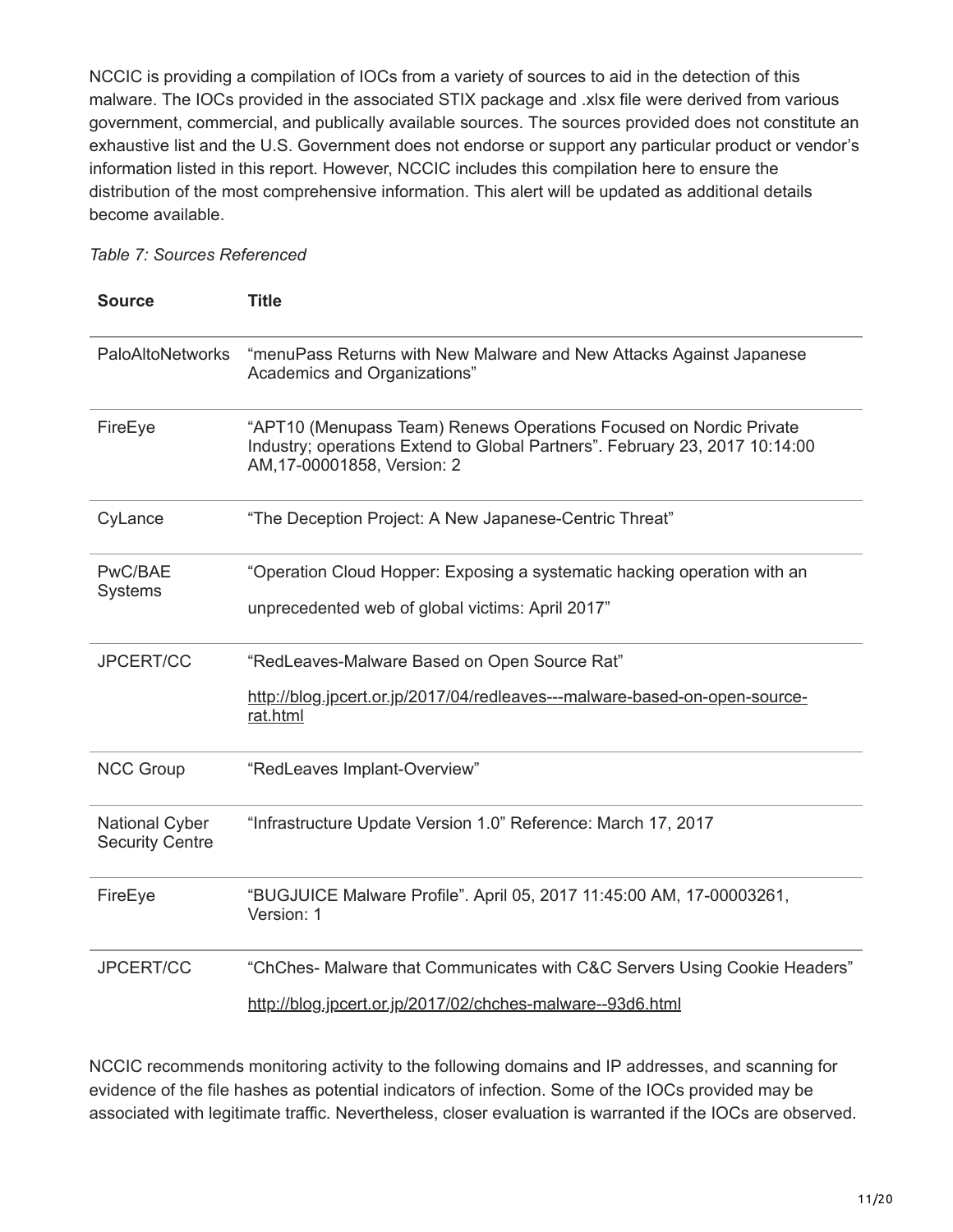If these IOCs are found, NCCIC can provide additional assistance in further investigations. A comprehensive listing of IOCs can be found in the associated STIX package and .xlsx file.

#### **Network Signatures**

```
Table 8: REDLEAVES Network Signatures
```

```
alert tcp any any -> any any (msg: "REDLEAVES Implant"; content: "|00 00 7a 8d 9b
dc|"; offset: 2; depth: 6; content: "|00 00|"; offset: 10; depth: 2; sid: 314;)
alert tcp any -> any any (msq:"Suspicious PLUGX URI String"; content:"POST";
http_method; content:"/update?id="; http_uri; fast_pattern:only; pcre:"/update\?id=
```
# *Table 9: REDLEAVES YARA Signatures*

 $[a-fA-F0-9]{8}$  HTTP/"; sid:101;)

rule Dropper DeploysMalwareViaSideLoading {

meta:

description = "Detect a dropper used to deploy an implant via side loading. This dropper has specifically been observed deploying REDLEAVES & PlugX"

 $author = "USG"$ 

true\_positive =

"5262cb9791df50fafcb2fbd5f93226050b51efe400c2924eecba97b7ce437481: drops REDLEAVES. 6392e0701a77ea25354b1f40f5b867a35c0142abde785a66b83c9c8d2c14c0c3: drops plugx. "

strings:

 $$Uniquesting = {2e 6c 6e 6b 6-14} 61 76 70 75 69 2e 65 78 65}$  // ".lnk" near "avpui.exe"

\$PsuedoRandomStringGenerator = {b9 1a [0-6] f7 f9 46 80 c2 41 88 54 35 8b 83 fe 64} // Unique function that generates a 100 character pseudo random string.

condition:

any of them

}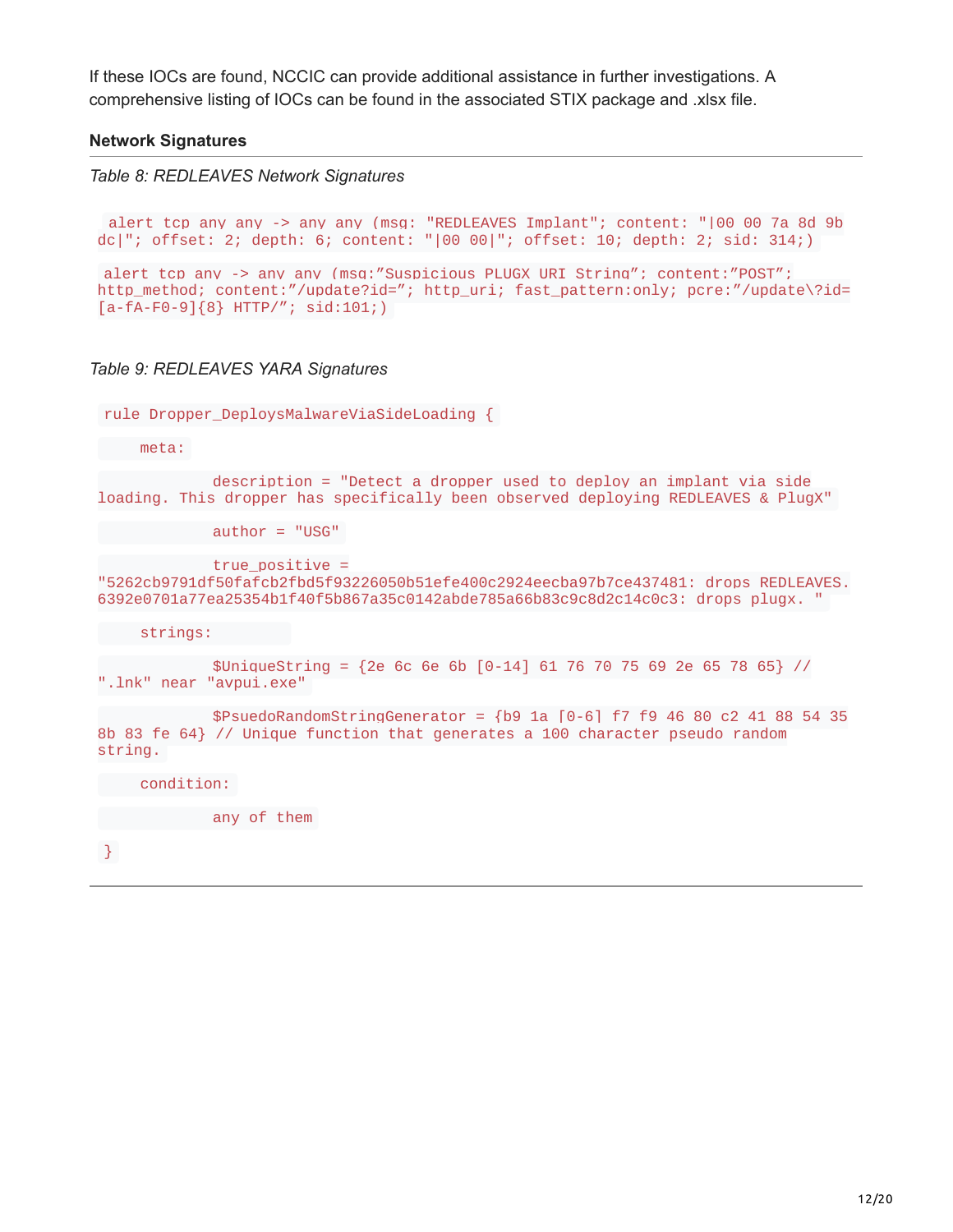rule REDLEAVES\_DroppedFile\_ImplantLoader\_Starburn {

meta:

description = "Detect the DLL responsible for loading and deobfuscating the DAT file containing shellcode and core REDLEAVES RAT"

author = "USG"

```
true_positive = "7f8a867a8302fe58039a6db254d335ae" // StarBurn.dll
```
strings:

\$XOR\_Loop = {32 0c 3a 83 c2 02 88 0e 83 fa 08 [4-14] 32 0c 3a 83 c2 02 88 0e 83 fa 10} // Deobfuscation loop

condition:

any of them

}

rule REDLEAVES\_DroppedFile\_ObfuscatedShellcodeAndRAT\_handkerchief {

meta:

description = "Detect obfuscated .dat file containing shellcode and core REDLEAVES RAT"

author = "USG"

```
true_positive = "fb0c714cd2ebdcc6f33817abe7813c36" // handkerchief.dat
```
strings:

\$RedleavesStringObfu = {73 64 65 5e 60 74 75 74 6c 6f 60 6d 5e 6d 64 60 77 64 72 5e 65 6d 6d 6c 60 68 6f 2f 65 6d 6d} // This is 'red\_autumnal\_leaves\_dllmain.dll' XOR'd with 0x01

condition:

any of them

}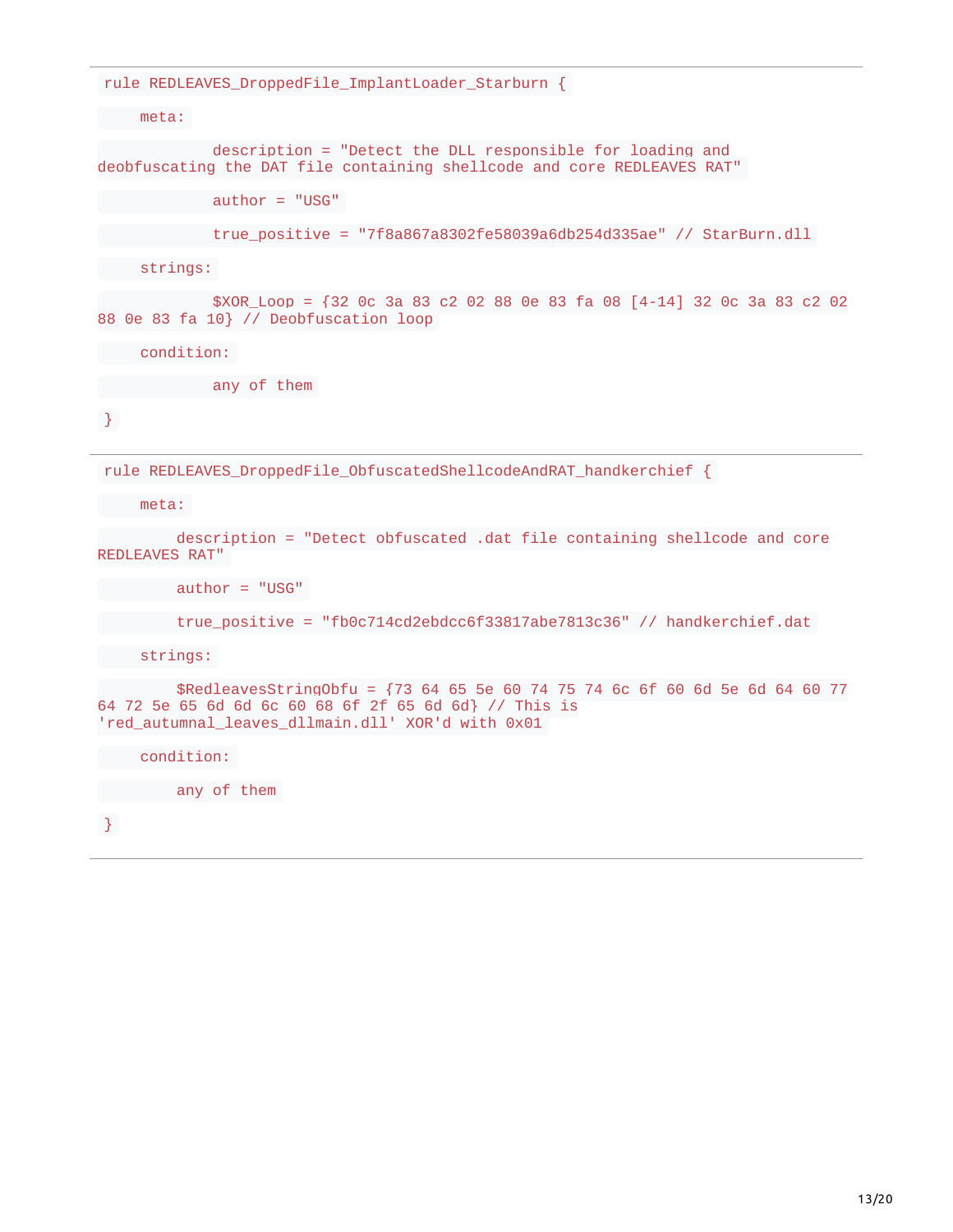```
rule REDLEAVES_CoreImplant_UniqueStrings {
  meta:
        description = "Strings identifying the core REDLEAVES RAT in its
deobfuscated state"
        author = "USG"strings:
        $unique2 = "RedLeavesSCMDSimulatorMutex" nocase wide ascii
        $unique4 = "red_autumnal_leaves_dllmain.dll" wide ascii
        $unique7 = "\\NamePipe_MoreWindows" wide ascii
    condition:
      any of them
```
}

*Table 10: PLUGX Network Signatures*

alert tcp any any -> any any (msg:"Non-Std TCP Client Traffic contains 'HX1|3a|' 'HX2|3a|' 'HX3|3a|' 'HX4|3a|' (PLUGX Variant)"; sid:XX; rev:1; flow:established,to server; content:"Accept|3a 20 2a 2f 2a|"; nocase; content:"HX1|3a|"; distance:0; within:6; fast pattern; content:"HX2|3a|"; nocase; distance:0; content:"HX3|3a|"; nocase; distance:0; content:"HX4|3a|"; nocase; distance:0; classtype:nonstd-tcp; priority:X;)

alert tcp any any -> any any (msg:"Non-Std TCP Client Traffic contains 'X-Session|3a|''X-Status|3a|''X-Size|3a|''X-Sn|3a|'(PLUGX)"; sid:XX; rev:1; flow:established,to\_server; content:"X-Session|3a|"; nocase; fast\_pattern; content:"X-Status|3a|"; nocase; distance:0; content:"X-Size|3a|"; nocase; distance:0; content:"X-Sn|3a|"; nocase; distance:0; classtype:nonstd-tcp; priority:X;)

alert tcp any any -> any any (msg:"Non-Std TCP Client Traffic contains 'MJ1X|3a|' 'MJ2X|3a|' 'MJ3X|3a|' 'MJ4X|3a|' (PLUGX Variant)"; sid:XX; rev:1; flow:established,to\_server; content:"MJ1X|3a|"; nocase; fast\_pattern; content:"MJ2X|3a|"; nocase; distance:0; content:"MJ3X|3a|"; nocase; distance:0; content:"MJ4X|3a|"; nocase; distance:0; classtype:nonstd-tcp; priority:X;)

alert tcp any any -> any any (msg:"Non-Std TCP Client Traffic contains 'Cookies|3a|' 'Sym1|2e|' '|2c|Sym2|2e|' '|2c|Sym3|2e|' '|2c|Sym4|2e|' (Chches Variant)"; sid:XX; rev:1; flow:established.to server; content:"Cookies|3a|"; nocase; content:"Sym1|2e|0|3a|"; nocase; distance:0; fast\_pattern; content:"|2c|Sym2|2e|"; nocase; distance:0; content:"|2c|Sym3|2e|"; nocase; distance:0; content:"|2c|Sym4|2e|"; nocase; distance:0; classtype:nonstd-tcp; priority:X;)

#### **Host Signatures**

*Table 11: PLUGX and REDLEAVES YARA Signatures*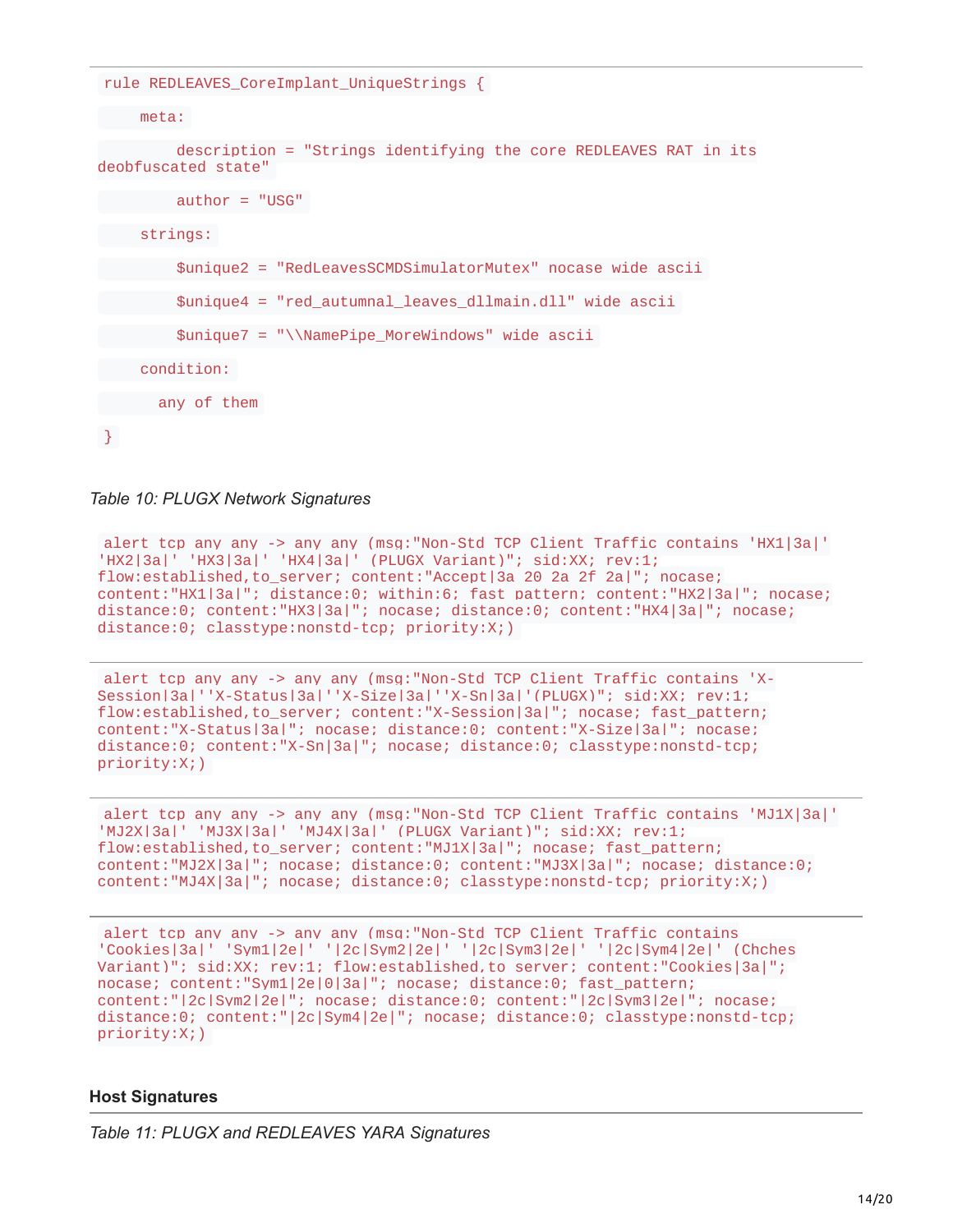```
rule PLUGX_RedLeaves
\{meta:
author = "US-CERT Code Analysis Team"
date = "03042017"
incident = "10118538"
date = "2017/04/03"
MD5_1 = "598FF82EA4FB52717ACAFB227C83D474"
MD5_2 = "7D10708A518B26CC8C3CBFBAA224E032"
MD5_3 = "AF406D35C77B1E0DF17F839E36BCE630"
MD5_4 = "6EB9E889B091A5647F6095DCD4DE7C83"
MD5_5 = "566291B277534B63EAFC938CDAAB8A399E41AF7D"
info = "Detects specific RedLeaves and PlugX binaries"
strings:
$s0 = { 80343057403D2FD0010072F433C08BFF80343024403D2FD0010072F4 }
$s1 = "C:\\Users\\user\\Desktop\\my_OK_2014\\bit9\\runsna\\Release\\runsna.pdb"
$s2 = "d:\\work\h\nlug4.0(shello)$s3 = "\\shellcode\\shellcode\\XSetting.h"
$s4 = { 42AFF4276A45AA58474D4C4BE03D5B395566BEBCBDEDE9972872C5C4C5498228 }
$s5 = { 8AD32AD002D180C23830140E413BCB7CEF6A006A006A00566A006A00 }
$s6 = { EB055F8BC7EB05E8F6FFFFFF558BEC81ECC8040000535657 }
$s7 = f8A043233C932043983C10288043283F90A7CF242890D18AA00103BD37CE2891514AA00106A006A006A0056
}
$s8 = { 293537675A402A333557B05E04D09CB05EB3ADA4A4A40ED0B7DAB7935F5B5B08 }
$s9 = "RedLeavesCMDSimulatorMutex"
condition:
$s0 or $s1 or $s2 and $s3 or $s4 or $s5 or $s6 or $s7 or $s8 or $s9
}
```
### **Other Detection Methods**

**Examine Port/Protocol Mismatches:** Examine network traffic where the network port and protocol do not match, such as plaintext HTTP over port 443.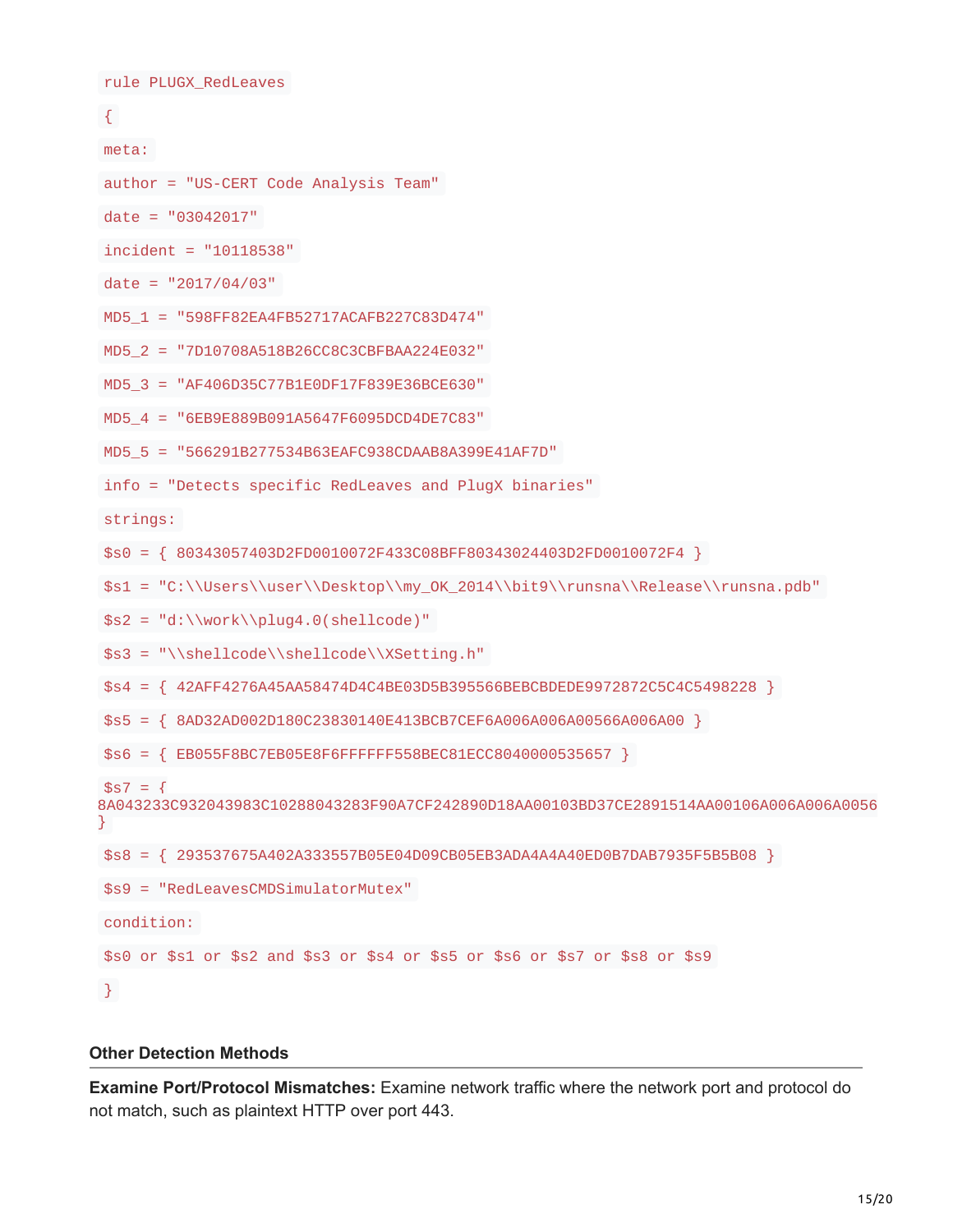**Administrative Share Mapping:** When a malicious actor tries to move laterally on a network, one of the techniques is to mount administrative shares to perform operations like uploading and downloading resources or executing commands. In addition, tools like System Internals PSEXEC will mount the shares automatically for the user. Since administrators may map administrative shares legitimately while managing components of the network, this must be taken into account.

- Filter network traffic for SMB mapping events and group the events by source IP, destination IP, the mounted path (providing a count of total mounts to that path), the first map time, and the last map time
- Collect Windows Event Logs Event ID 5140 (network share object was accessed) can be used to track C\$ and ADMIN\$ mounts by searching the Share Name field

**VPN User authentication mismatch:** A VPN user authentication match occurs when a user account authenticates to an IP address but once connected the internal IP address requests authentication tokens for other users. This may create false positives for legitimate network administrators but if this is detected, organizations should verify that the administrative accounts were legitimately used.

**VPN activity from VPS providers:** While this may also produce false positives, VPN logins from Virtual Private Server (VPS) providers may be an indicator of VPN users attempting to hide their source IP and should be investigated.

# **Impact**

A successful network intrusion can have severe impacts, particularly if the compromise becomes public and sensitive information is exposed. Possible impacts include:

- temporary or permanent loss of sensitive or proprietary information,
- disruption to regular operations,
- financial losses incurred to restore systems and files, and
- potential harm to an organization's reputation.

# **Solution**

Properly implemented defensive techniques and programs make it more difficult for an adversary to gain access to a network and remain persistent yet undetected. When an effective defensive program is in place, actors should encounter complex defensive barriers. Actor activity should also trigger detection and prevention mechanisms that enable organizations to contain and respond to the intrusion more rapidly. There is no single or set of defensive techniques or programs that will completely avert all malicious activities. Multiple defensive techniques and programs should be adopted and implemented in a layered approach to provide a complex barrier to entry, increase the likelihood of detection, and decrease the likelihood of a successful compromise. This layered mitigation approach is known as defense-in-depth.

NCCIC mitigations and recommendations are based on observations made during the hunt, analysis, and network monitoring for threat actor activity, combined with client interaction.

# **Whitelisting**

Enable application directory whitelisting through Microsoft Software Restriction Policy (SRP) or AppLocker;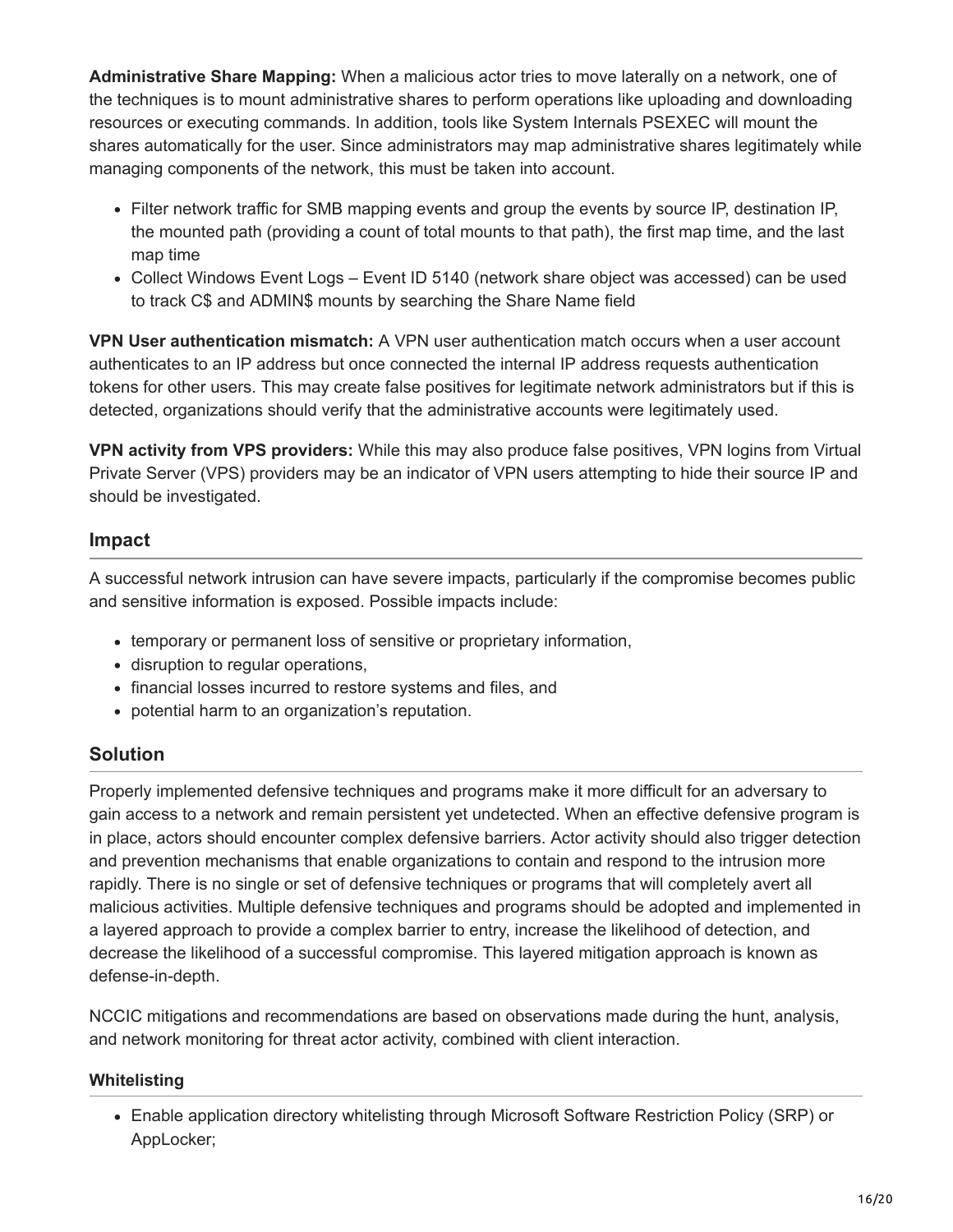- Use directory whitelisting rather than trying to list every possible permutation of applications in an environment. Safe defaults allow applications to run from PROGRAMFILES, PROGRAMFILES(X86), and SYSTEM32. All other locations should be disallowed unless an exception is granted.
- Prevent the execution of unauthorized software by using application whitelisting as part of the security hardening of operating systems insulating.
- Enable application directory whitelisting via the Microsoft SRP or AppLocker.

### **Account Control**

- Decrease a threat actor's ability to access key network resources by implementing the principle of least privilege.
- Limit the ability of a local administrator account to login from a local interactive session (e.g., "Deny access to this computer from the network") and prevent access via a Remote Desktop Protocol session.
- Remove unnecessary accounts, groups, and restrict root access.
- Control and limit local administration.
- Make use of the Protected Users Active Directory group in Windows Domains to further secure privileged user accounts against pass-the-hash compromises.

### **Workstation Management**

- Create a secure system baseline image and deploy to all workstations.
- Mitigate potential exploitation by threat actors by following a normal patching cycle for all operating systems, applications, software, and all third-party software.
- Apply asset and patch management processes.
- Reduce the number of cached credentials to one if a laptop, or zero if a desktop or fixed asset.

### **Host-Based Intrusion Detection**

- Configure and monitor system logs through host-based intrusion detection system (HIDS) and firewall.
- Deploy an anti-malware solution to prevent spyware, adware, and malware as part of the operating system security baseline.
- Monitor antivirus scan results on a regular basis.

### **Server Management**

- Create a secure system baseline image, and deploy to all servers.
- Upgrade or decommission end-of-life non Windows servers.
- Upgrade or decommission servers running Windows Server 2003 and older versions.
- Implement asset and patch management processes.
- Audit for and disable unnecessary services.

### **Server Configuration and Logging**

- Establish remote server logging and retention.
- Reduce the number of cached credentials to zero.
- Configure and monitor system logs via a centralized security information and event management (SIEM) appliance.
- Add an explicit DENY for "%USERPROFILE%".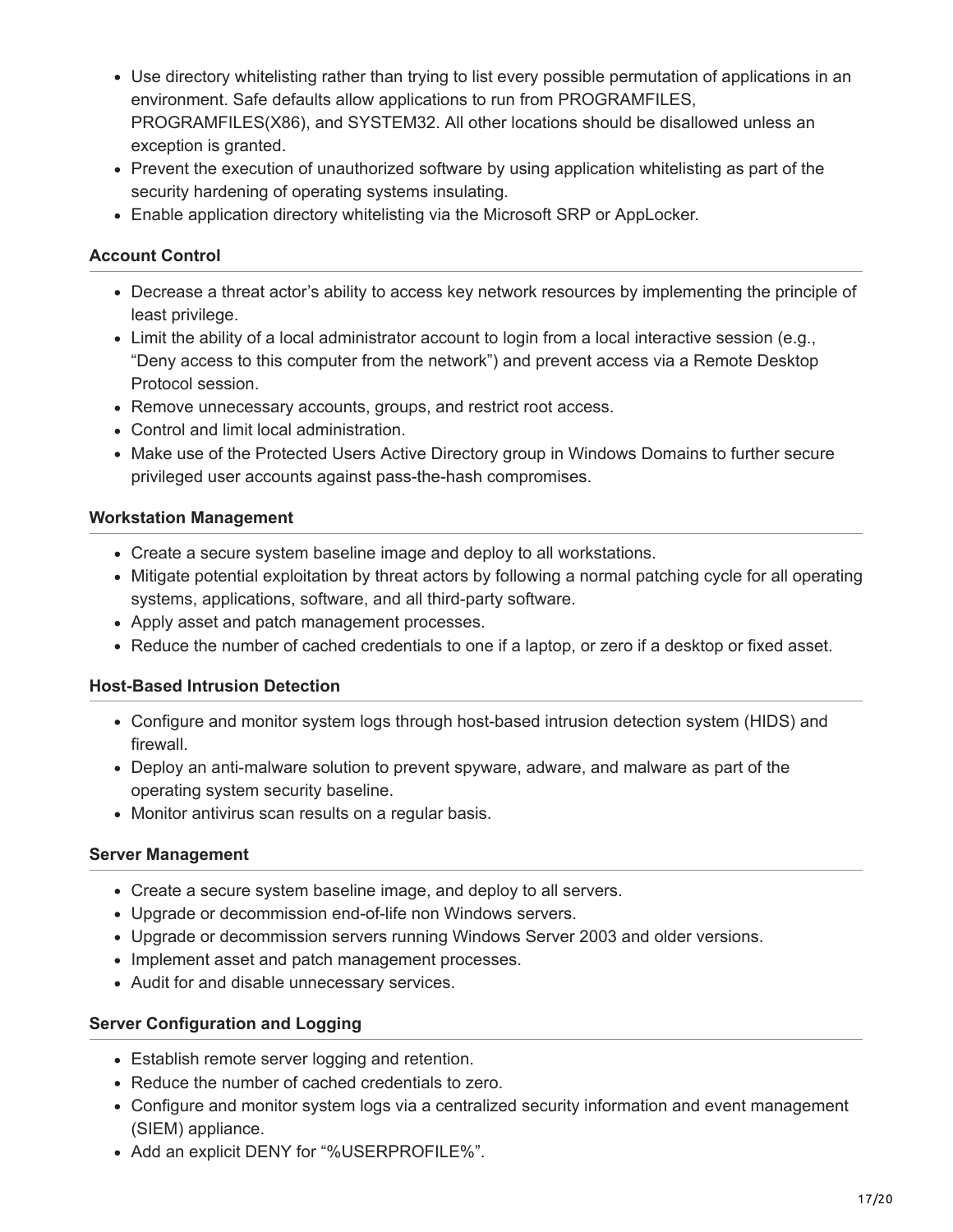- Restrict egress web traffic from servers.
- In Windows environments, utilize Restricted Admin mode or remote credential guard to further secure remote desktop sessions against pass-the-hash compromises.
- Restrict anonymous shares.
- Limit remote access by only using jump servers for such access.

### **Change Control**

Create a change control process for all implemented changes.

### **Network Security**

- An Intrusion Detection System (IDS) should:
	- o Implement continuous monitoring.
	- o Send alerts to a SIEM tool.
	- $\circ$  Monitor internal activity (this tool may use the same tap points as the netflow generation tools).
- Netflow Capture should:
	- Set a minimum retention period of 180 days.
	- $\circ$  Capture netflow on all ingress and egress points of network segments, not just at the Managed Trusted Internet Protocol Services (MTIPS) or Trusted Internet Connections (TIC) locations.
- Network Packet Capture (PCAP):
	- o Retain PCAP data for a minimum of 24 hours.
	- Capture traffic on all ingress and egress points of the network.
- Use a virtual private network (VPN):
	- Maintain site-to-site VPN with customers.
	- Authenticate users utilizing site-to-site VPNs through adaptive security appliance (ASA).
- Use authentication, authorization, and accounting (AAA) for controlling network access.
	- Require Personal Identity Verification (PIV) authentication to an HTTPS page on the ASA in order to control access. Authentication should also require explicit rostering of PIV distinguished names (DNs) that are permitted to enhance the security posture on both networks participating in the site-to-site VPN.
	- Establish appropriate secure tunneling protocol and encryption.
	- Strengthen router configuration (e.g., avoid enabling remote management over the Internet and using default IP ranges; automatically logout after configuring routers; use encryption).
	- Turn off Wi-Fi protected setup (WPS), enforce the use of strong passwords, keep router firmware up-to-date; and
	- $\circ$  Improve firewall security (e.g., enable auto updates, revise firewall rules as appropriate, implement whitelists, establish packet filtering, enforce the use of strong passwords, and encrypt networks).
- Conduct regular vulnerability scans of the internal and external networks and hosted content to identify and mitigate vulnerabilities.
- Define areas within the network that should be segmented to increase visibility of lateral movement by an adversary and increase the defense in-depth posture.
- Develop a process to block traffic to IP addresses and domain names that have been identified as being used to aid previous malicious activities.

### **Network Infrastructure Recommendations**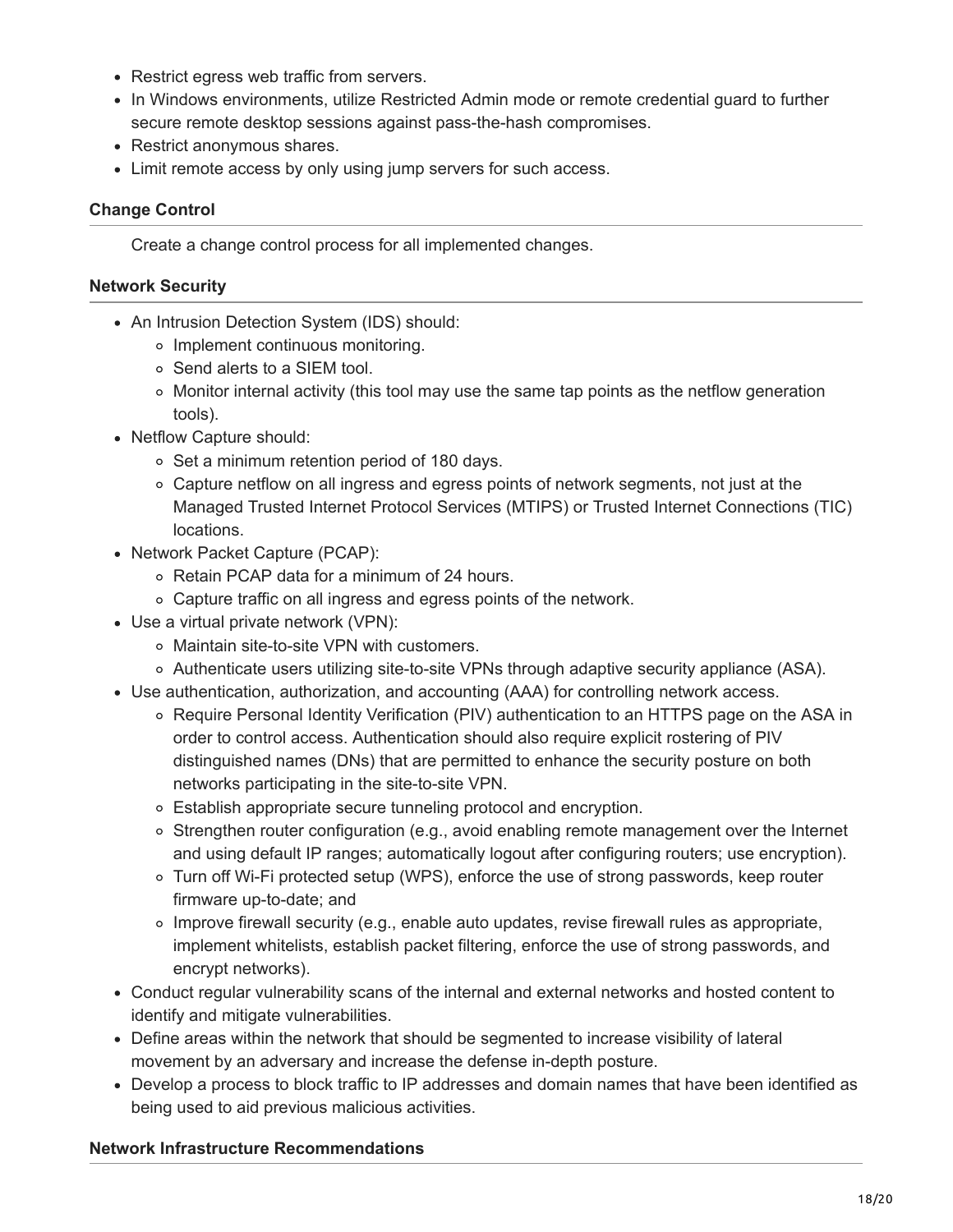- [Ensure you are following National Security Agency \(NSA\) network device integrity \(NDI\) best](https://www.iad.gov/iad/library/reports/network-device-integrity-ndi-methodology.cfm) practices.
- Ensure your networking equipment has the latest available operating system and patches.

### **Host Recommendations**

- Implement policies to block workstations-to-workstation remote desktop protocol (RDP) connections through group policy object (GPO) on Windows, or a similar mechanism.
- Store system logs of mission critical systems for at least one year within a SIEM.
- Review the configuration of application logs to verify fields being recorded will contribute to an incident response investigation.

# **Users Management**

- Immediately set the password policy to require complex passwords for all users (minimum of 15 characters); this new requirement should be enforced as user passwords expire.
- Reduce the number of domain and enterprise administrator accounts.
- Create non-privileged accounts for privileged users and ensure they use the non-privileged account for all non-privileged access (e.g., web browsing, email access);
- If possible, use technical methods to detect or prevent browsing by privileged accounts (authentication to web proxies would enable blocking of domain administrators).
- Use two-factor authentication (e.g., security tokens for remote access and to any sensitive data repositories);
- If soft tokens are used, they should not exist on the same device that is requesting remote access (laptop), and instead should be on a telephone or other out-of-band device.
- Create privileged role tracking;
	- $\circ$  Create a change control process to all privilege escalations and role changes on user accounts;
	- Enable alerts on privilege escalations and role changes; and
	- Log privileged user changes in the environment and alert on unusual events.
- Establish least privilege controls; and
- Implement a security-awareness training program.

### **Best Practices**

- Implement a vulnerability assessment and remediation program.
- Encrypt all sensitive data in transit and at rest.
- Create an insider threat program.
- Assign additional personnel to review logging and alerting data.
- Complete independent security (not compliance) audit.
- Create an information sharing program.
- Complete and maintain network and system documentation to aid in timely incident response, including:
	- network diagrams,
	- asset owners,
	- type of asset, and
	- an up-to-date incident response plan.

# **References**